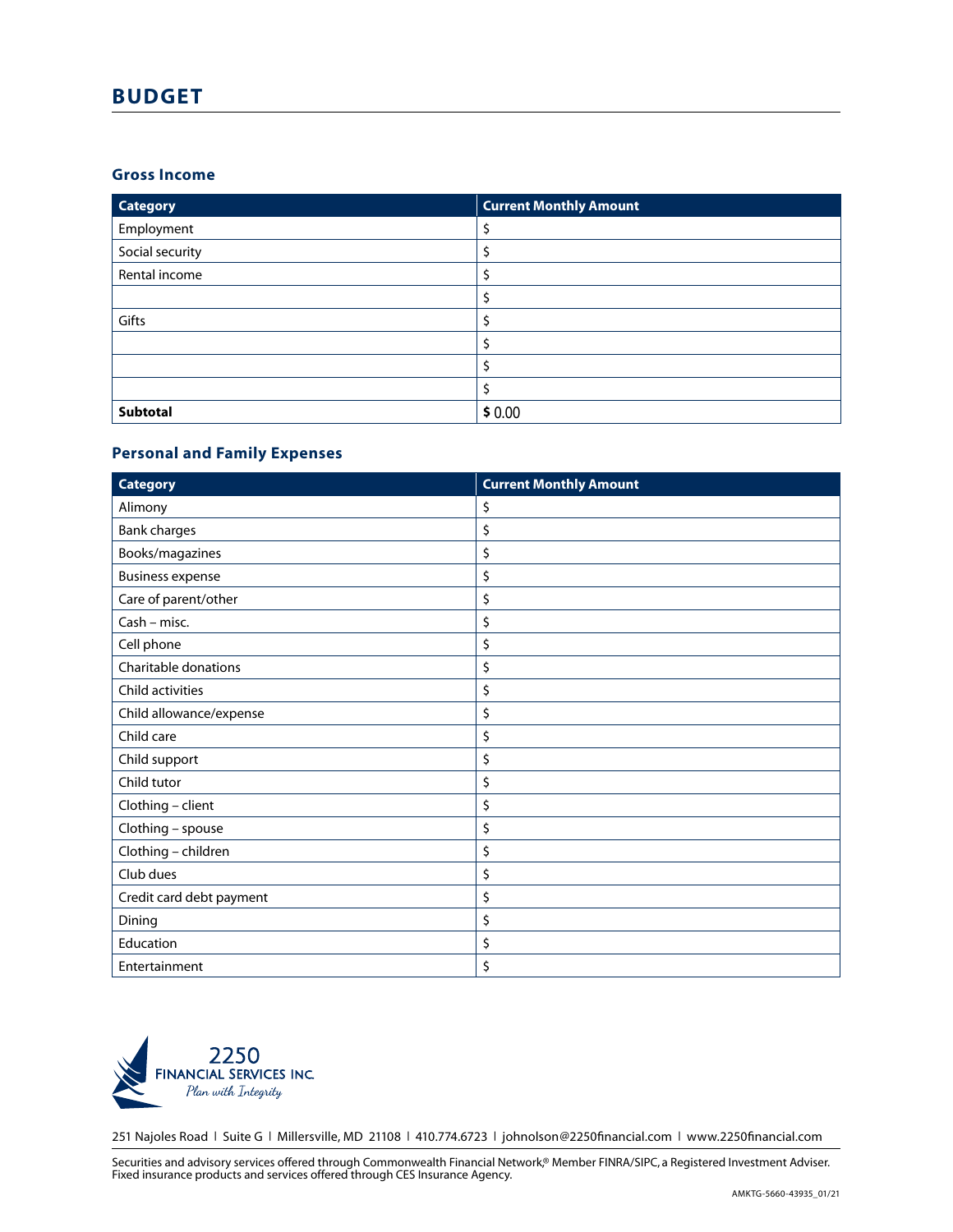| <b>Category</b>           | <b>Current Monthly Amount</b> |
|---------------------------|-------------------------------|
| Gifts                     | \$                            |
| Groceries                 | \$                            |
| Healthcare - dental       | \$                            |
| Healthcare - medical      | \$                            |
| Healthcare - prescription | \$                            |
| Healthcare - vision       | \$                            |
| Hobbies                   | \$                            |
| Household items           | \$                            |
| Laundry/dry cleaning      | \$                            |
| Personal care             | \$                            |
| Personal loan payment     | \$                            |
| Pet care                  | \$                            |
| Public transportation     | \$                            |
| Recreation                | \$                            |
| Self-improvement          | \$                            |
| Student loan payment      | \$                            |
| Vacation/travel           | \$                            |
| Savings                   | \$                            |
|                           | \$                            |
|                           | \$                            |
|                           | \$                            |
| <b>Subtotal</b>           | \$0.00                        |

## **Personal Insurance Expenses**

| <b>Category</b>       | <b>Current Monthly Amount</b> |
|-----------------------|-------------------------------|
| Disability for client | \$                            |
| Disability for spouse | \$                            |
| Life for client       | \$                            |
| Life for spouse       | \$                            |
| LTC for client        | \$                            |
| LTC for spouse        | \$                            |
| Medical for client    | \$                            |
| Medical for spouse    | \$                            |
| Umbrella liability    | \$                            |
|                       | \$                            |
|                       | \$                            |
|                       | \$                            |
| Subtotal              | \$0.00                        |

Securities and advisory services offered through Commonwealth Financial Network,® Member FINRA/SIPC, a Registered Investment Adviser. Fixed insurance products and services offered through CES Insurance Agency.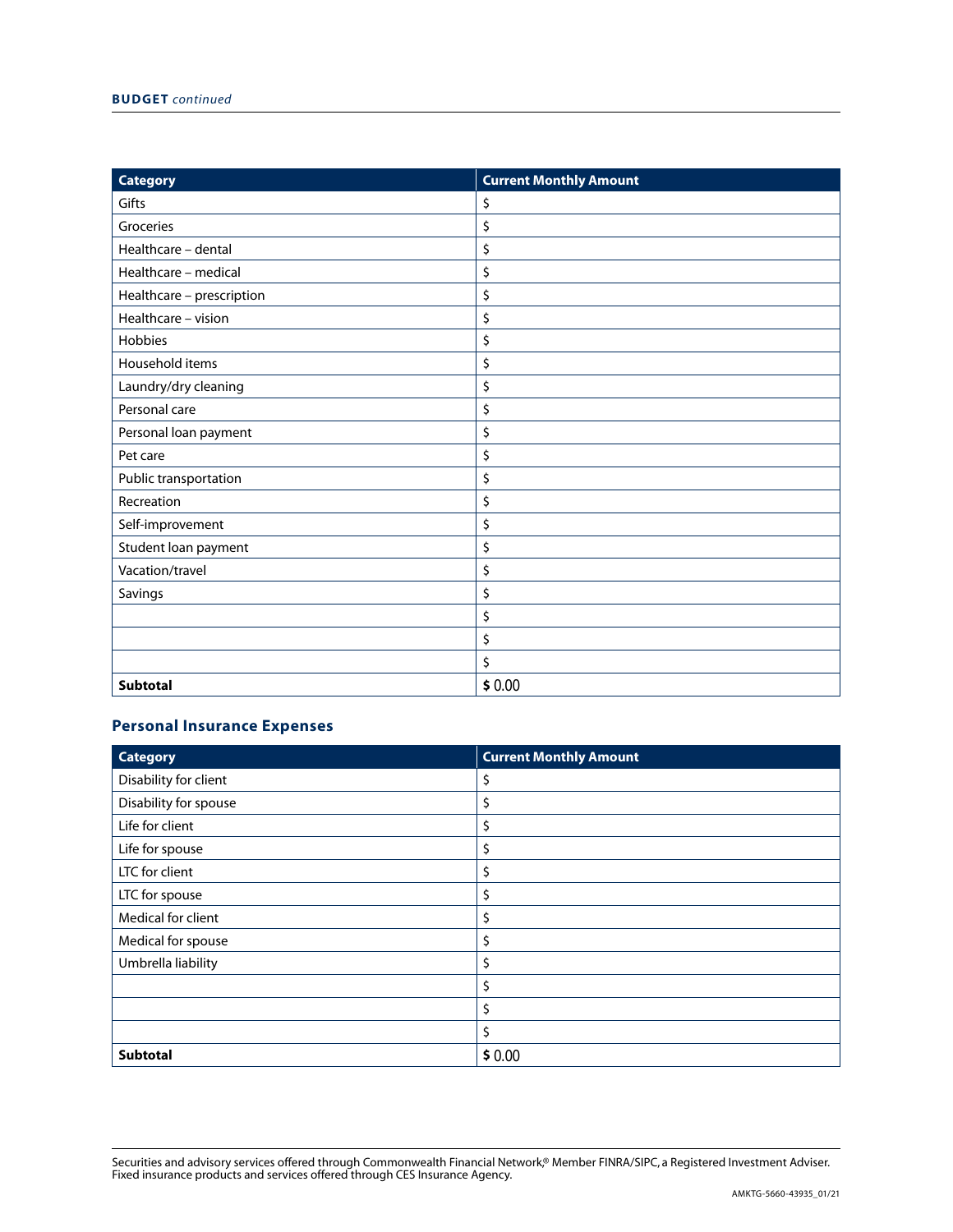# **Home Expenses**

**Description:** 

| <b>Category</b>            | <b>Current Monthly Amount</b> |
|----------------------------|-------------------------------|
| First mortgage             | \$                            |
| Second mortgage            | \$                            |
| Equity line                | \$                            |
| Real estate tax            | \$                            |
| Rent                       | \$                            |
| Homeowner's insurance      | \$                            |
| <b>Association fees</b>    | \$                            |
| Electricity                | \$                            |
| Gas/oil                    | \$                            |
| Trash pickup               | \$                            |
| Water/sewer                | \$                            |
| Cable/satellite TV         | \$                            |
| Internet                   | \$                            |
| Telephone                  | \$                            |
| Lawn care                  | \$                            |
| Maintenance - major repair | \$                            |
| Maintenance - regular      | \$                            |
| Furniture                  | \$                            |
| Household help             | \$                            |
|                            | \$                            |
|                            | \$                            |
|                            | \$                            |
| <b>Subtotal</b>            | \$0.00                        |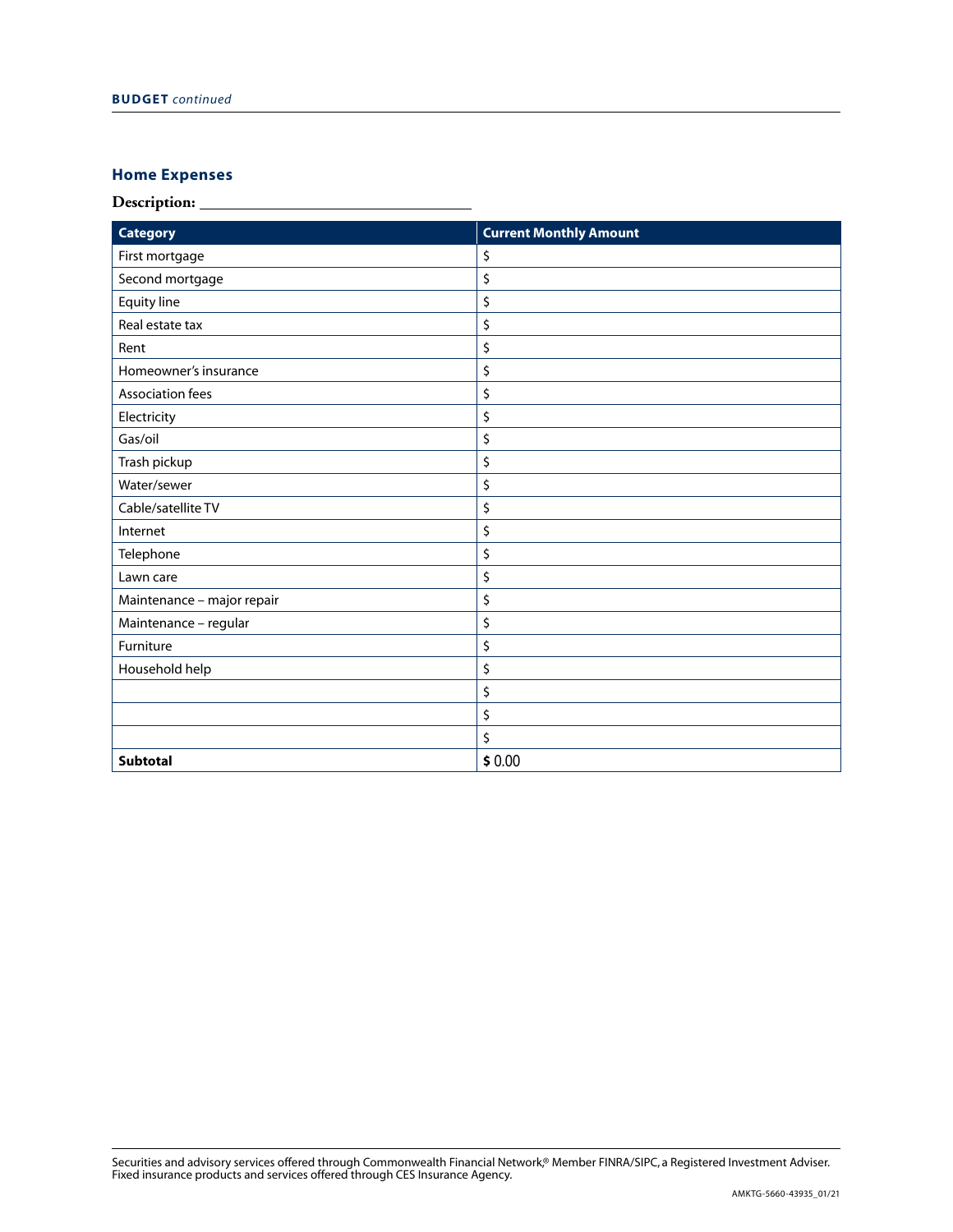# **Home Expenses**

**Description:** 

| <b>Category</b>            | <b>Current Monthly Amount</b> |
|----------------------------|-------------------------------|
| First mortgage             | \$                            |
| Second mortgage            | \$                            |
| Equity line                | \$                            |
| Real estate tax            | \$                            |
| Rent                       | \$                            |
| Homeowner's insurance      | \$                            |
| <b>Association fees</b>    | \$                            |
| Electricity                | \$                            |
| Gas/oil                    | \$                            |
| Trash pickup               | \$                            |
| Water/sewer                | \$                            |
| Cable/satellite TV         | \$                            |
| Internet                   | \$                            |
| Telephone                  | \$                            |
| Lawn care                  | \$                            |
| Maintenance - major repair | \$                            |
| Maintenance - regular      | \$                            |
| Furniture                  | \$                            |
| Household help             | \$                            |
|                            | \$                            |
|                            | \$                            |
|                            | \$                            |
| <b>Subtotal</b>            | \$0.00                        |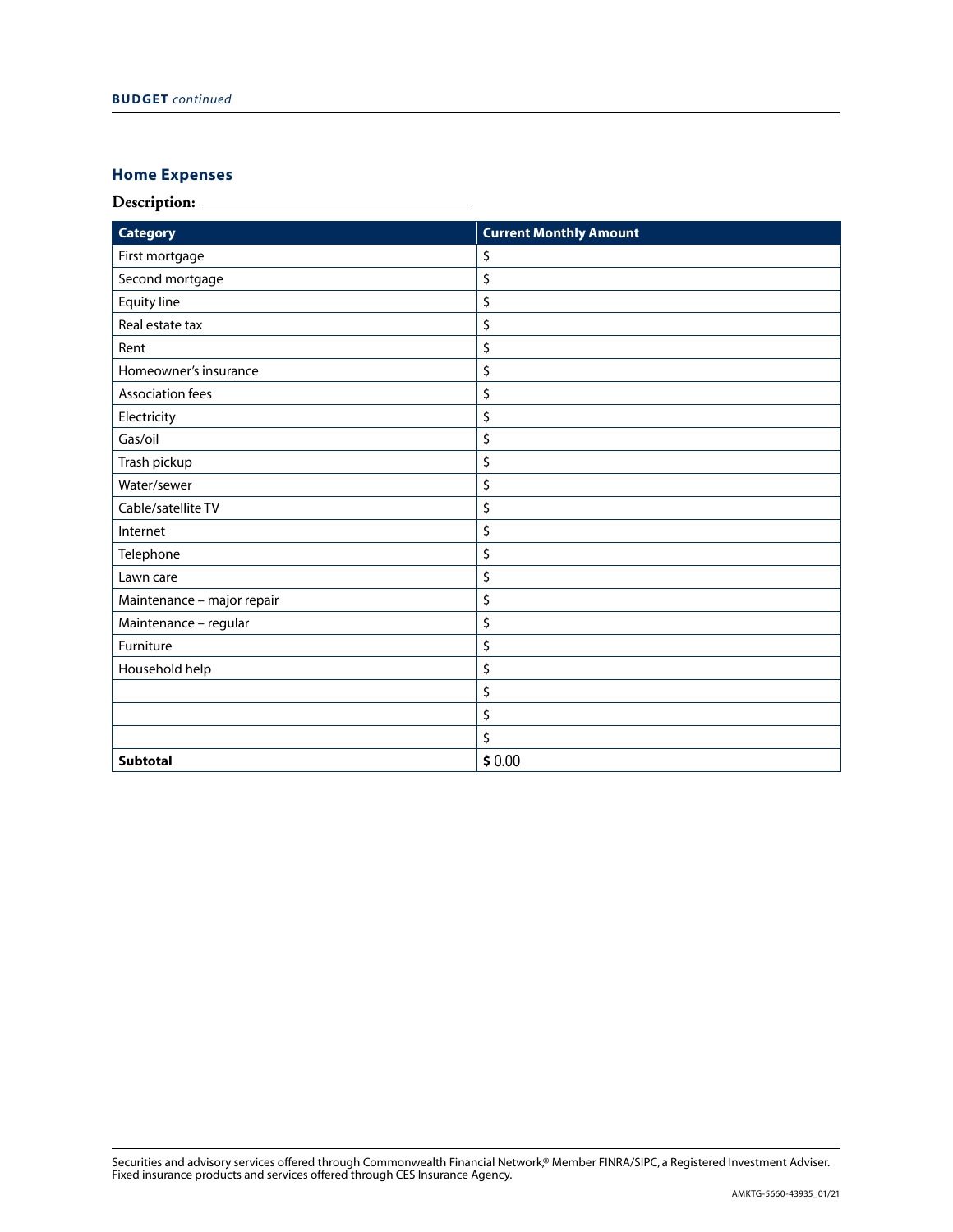## **Vehicle Expenses**

#### **Description:**

| <b>Category</b>       | <b>Current Monthly Amount</b> |
|-----------------------|-------------------------------|
| Loan payment          | \$                            |
| Lease payment         | \$                            |
| Insurance             | \$                            |
| Personal property tax | \$                            |
| Fuel                  | \$                            |
| Repairs/maintenance   | \$                            |
| Parking/tolls         | \$                            |
| Storage               | \$                            |
|                       | \$                            |
|                       | \$                            |
|                       | \$                            |
| Subtotal              | \$0.00                        |

### **Vehicle Expenses**

#### **Description:**

| <b>Subtotal</b>                           | \$0.00                        |
|-------------------------------------------|-------------------------------|
| <b>Vehicle Expenses</b><br>Description: _ |                               |
| <b>Category</b>                           | <b>Current Monthly Amount</b> |
| Loan payment                              | \$                            |
| Lease payment                             | \$                            |
| Insurance                                 | \$                            |
| Personal property tax                     | \$                            |
| Fuel                                      | \$                            |
| Repairs/maintenance                       | \$                            |
| Parking/tolls                             | \$                            |
| Storage                                   | \$                            |
|                                           | \$                            |
|                                           | \$                            |
|                                           | \$                            |
| Subtotal                                  | \$0.00                        |